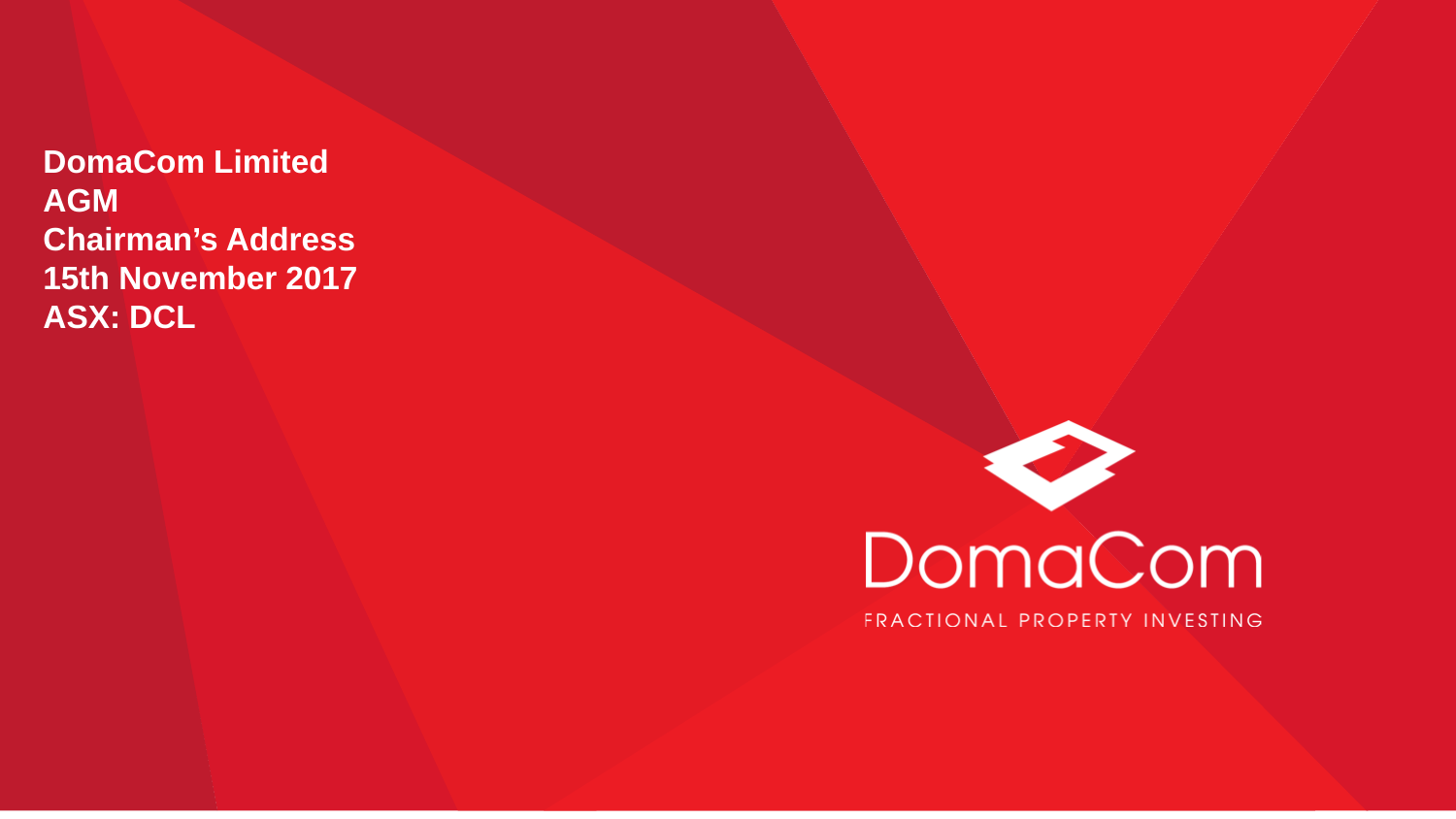

#### **Opening Remarks**

- Welcome to all our new shareholders and longstanding supporters.
- A big thank you to all shareholders who continue to show faith and belief in these important innovations.
- Thank you to management, staff and my fellow directors for their tireless efforts in a difficult and changing environment.
- Whilst 2015-16 was challenging economically, our real challenges this year have been both legislative and regulatory.
- 2016-17 is best described by "two steps forward one step backwards".
- When you are ground breaking, you need to have persistence and resilience.
- The Board, management and staff are committed to delivering the potential of DomaCom for shareholders.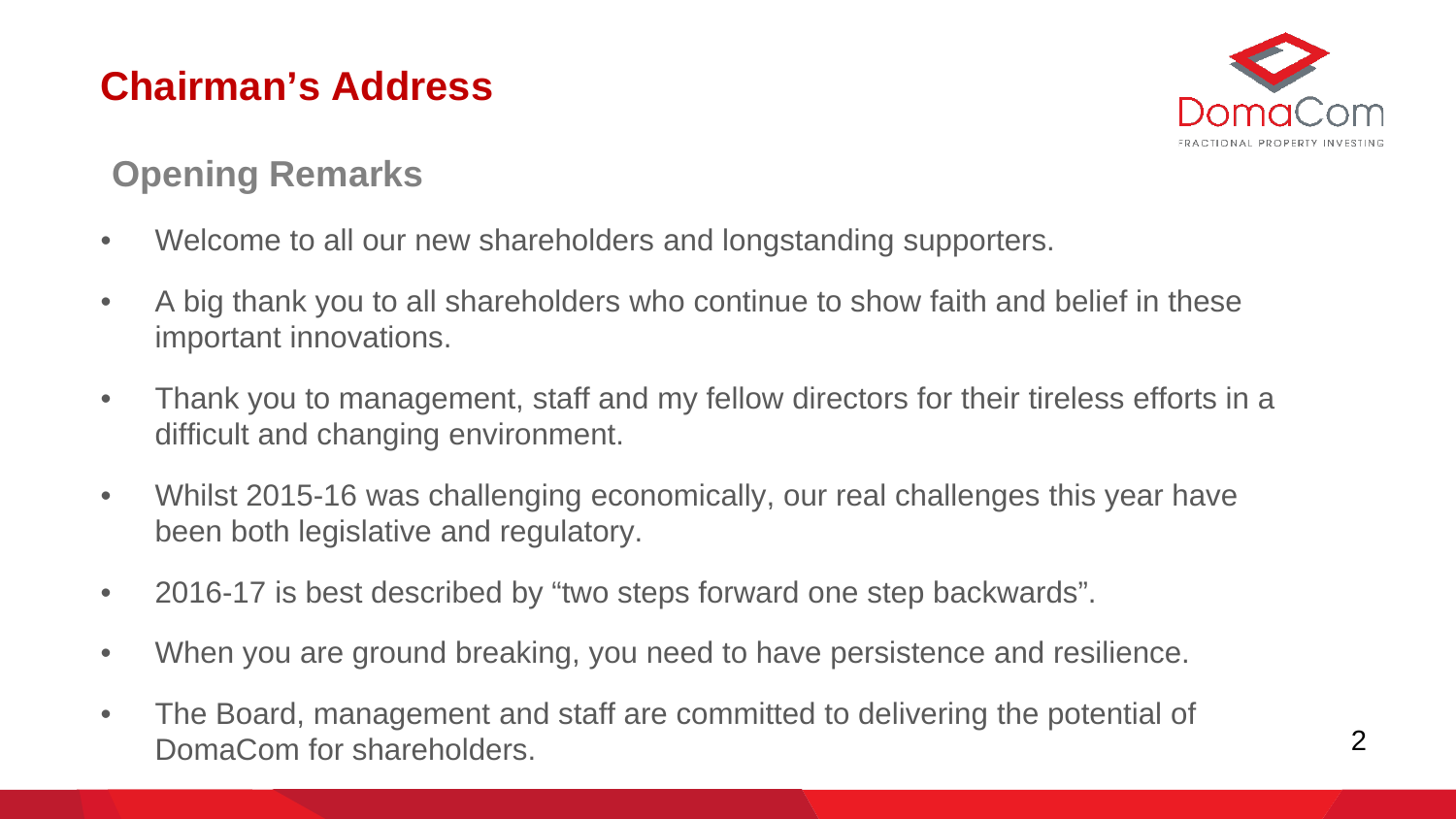

**Our strategic direction aligns strongly with government policy**

- Early release of equity for the ageing population.
- Structures to get young people into housing.
- Mechanisms for affordable housing.
- Assisting with social and environmental investing (eg bio fuels).
- Working with communities to take control of their destinies.
- Overall reducing risk by providing diversification in residential property, an important asset class.

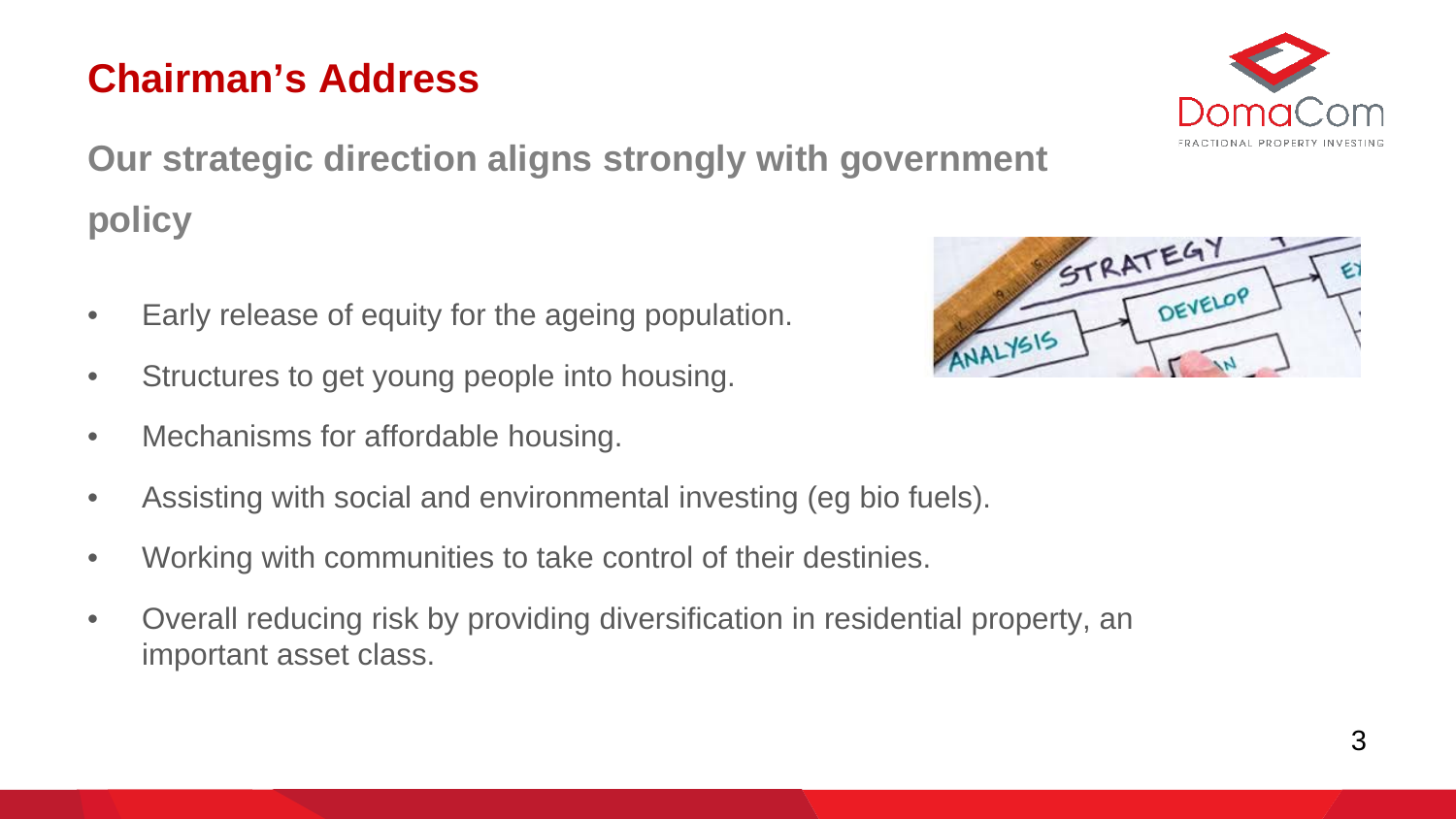

#### **The Financial Environment – relative to DomaCom**

- 2016 -17 year has proven to be an economically stable environment although there are pockets of concern:
	- The "people's recession" average wage increases less than inflation
	- Property hot spots in unit sector showing signs of trouble
	- Low interest rate environment to continue for sometime
	- Regulatory change continues professionalism, life insurance, SMSF
	- Banks divest various wealth businesses
- No sign of investor demand diminishing boomers are retiring.
- Accountants now licensed in SMSF space looking to extend to full advice.

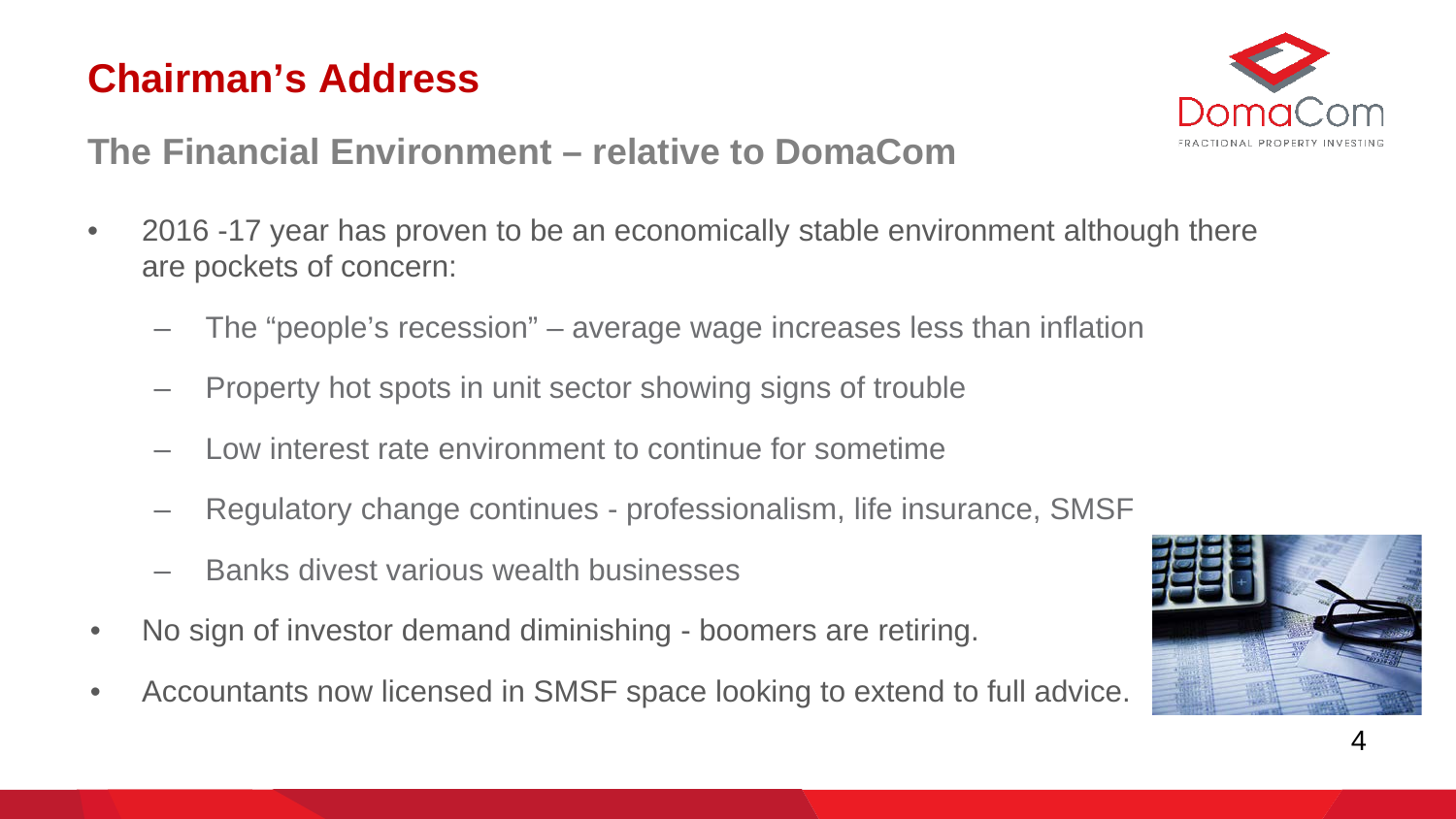

**What has been happening at DomaCom?**

- **Ground breaking** work around SMSF and the in-house asset rule.
- **Reducing our cost base** where we can.
- **Persistence** with ASIC on the "Equity Release" product.
- **Forging new opportunities** like Bio Fuel.
- Continually **improving our technology.**

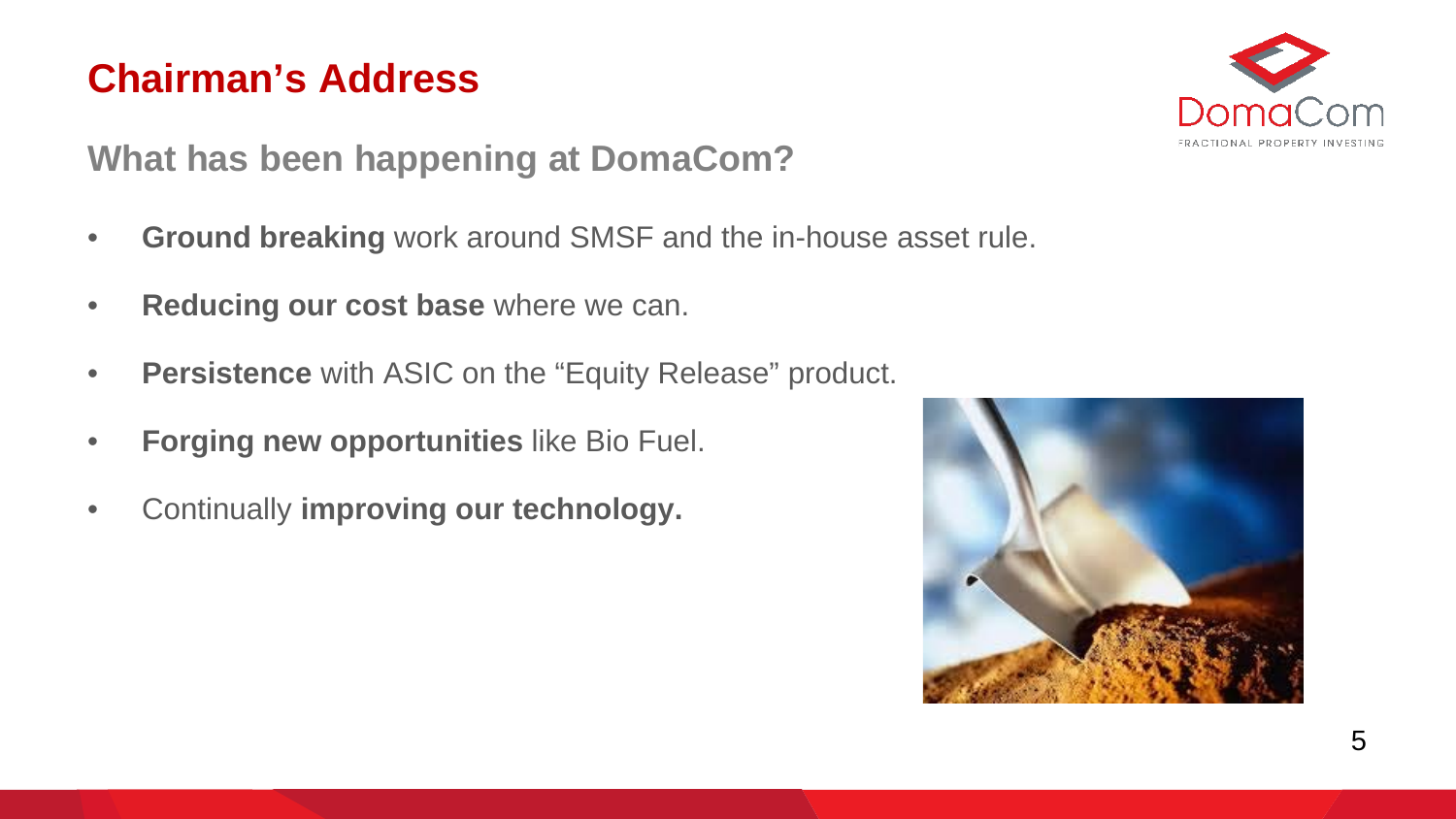

#### **2016-17: Two steps forward and one step backwards………….**

- A long process in getting conditional approval for equity release.
- A lengthy process to confirm our understanding of the inhouse asset rule.
- Becoming collateral damage with legislative changes and having to address them.
- People delaying committing to the platform until issues like these are resolved.

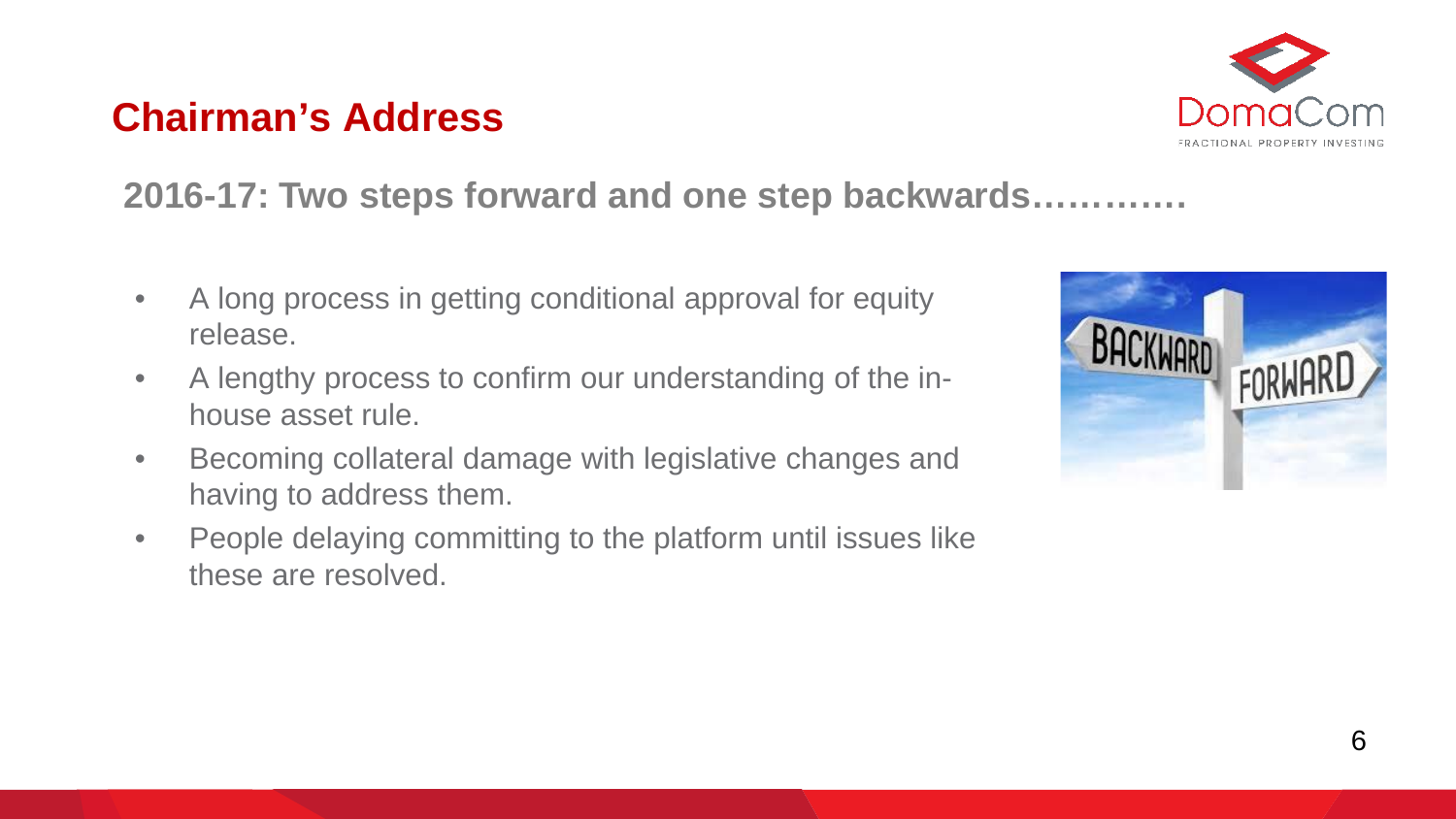

#### **What does the year ahead bring**

- Delivering on our commitment to shareholders.
- Bringing equity release to market subject to regulatory approval.
- Offering loans and appropriate gearing to our products.
- Continually refine the business and improve/evolve our technology.
- Working tirelessly on our core fractional property offering.
- Looking for further opportunities to grow and diversify our funds under management.
- Persistence to deliver on this enormous potential.

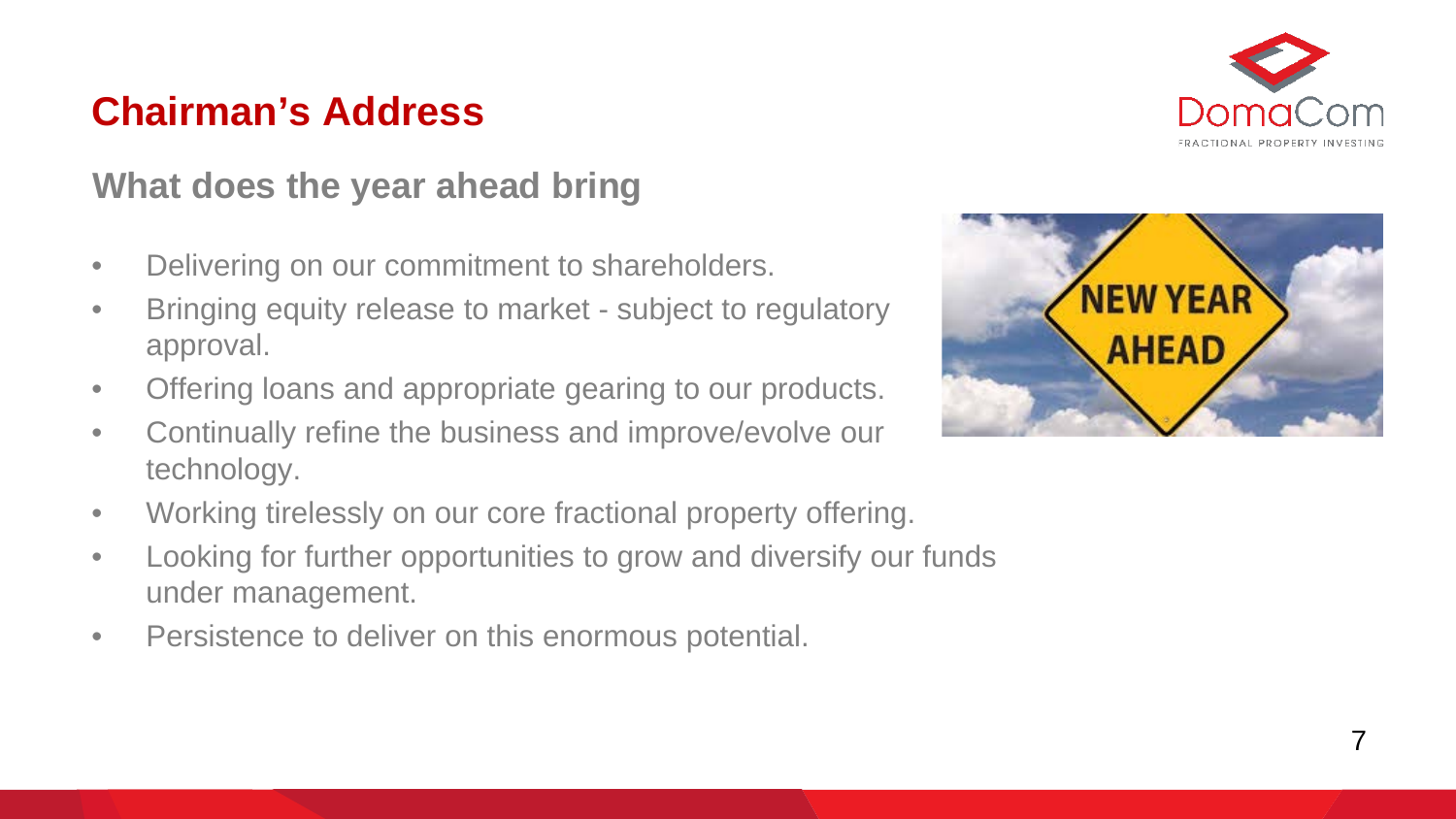#### **Thank you**

- Shareholders
- Management & Staff
- Board
- Arthur & Ross

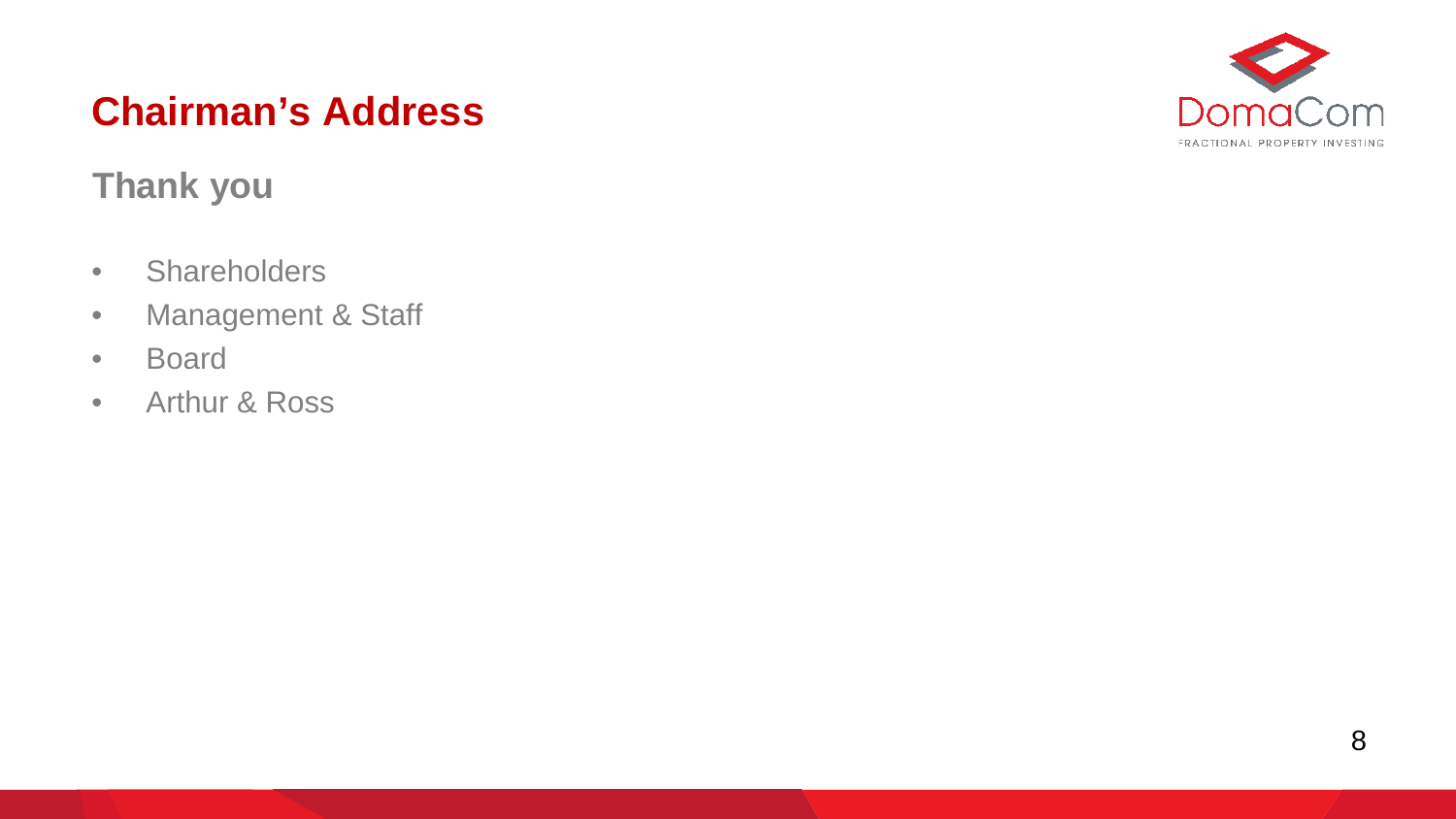**DomaCom Limited AGM CEO Update 15 November 2017 ASX: DCL**

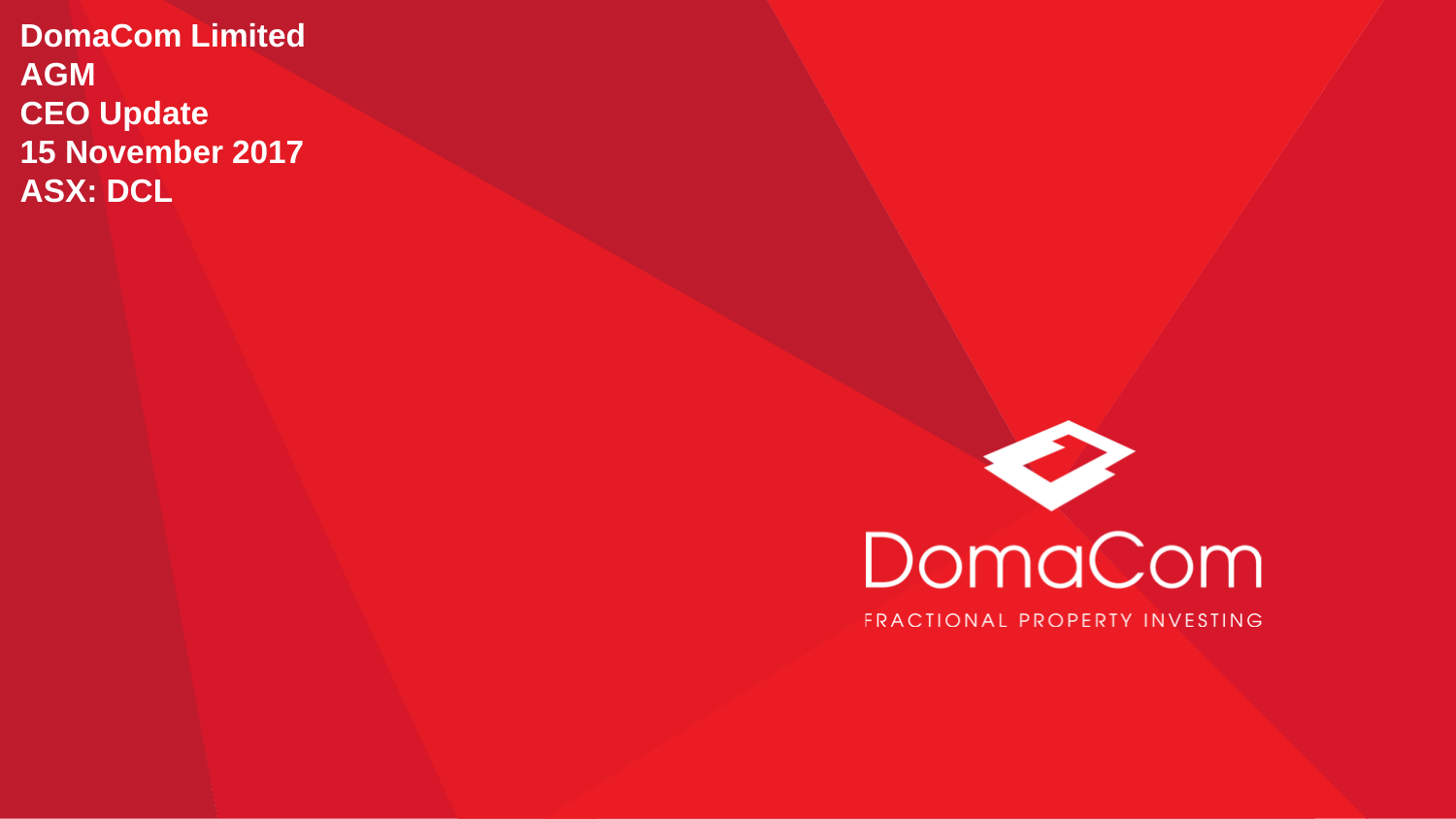# **INVESTMENT HIGHLIGHTS**

- Established track record:
	- Successfully completed 47 property crowdfunding transactions to date leading property crowdfunding platform by number of transactions
	- 1,364 accounts across 808 investors as at 30th October 2017
	- On approved product list of 44 IFA groups: representing over 1,200 advisers and approx. 240,000 clients
- Solution to accelerate transaction growth imminent facilitate growth in FUM
	- Change of trustee will support leveraged property acquisition
	- Senior Equity Release ASIC permissions approved
	- Direct to consumer "Friends & Family" technology deployment due early December 2017
- Strong macro drivers underpinning DomaCom's product suite:
	- Housing affordability
	- Low interest rates driving hunt for yield
- Scale of the market opportunity:
	- From 2010 2015, global property crowdfunding grew from \$20 million to \$2.5 billion (Source: 2015CF The Crowdfunding Industry Report (http://reports.crowdsourcing.org/))



10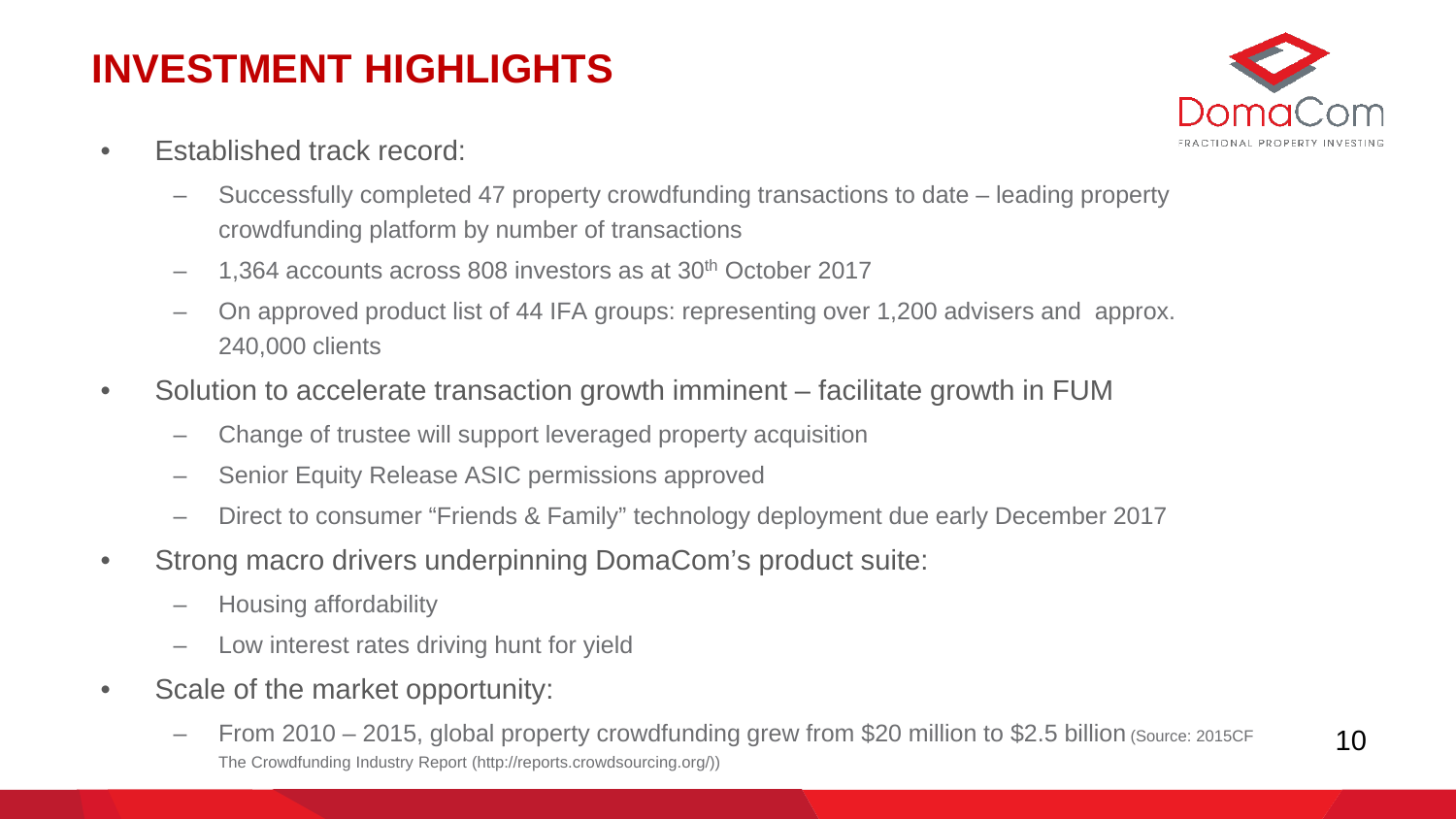### **CORPORATE SNAPSHOT**



| <b>Key Statistics:</b>              |                                                    | <b>Highly Experienced Board:</b> |                         |  |
|-------------------------------------|----------------------------------------------------|----------------------------------|-------------------------|--|
| <b>ASX Code:</b>                    | DCL (Listed November 2016)                         | Chairman                         | <b>Grahame Evans</b>    |  |
| <b>Share Price:</b>                 | 10.5 cents @ October 30th 2017                     | <b>Non-Executive Director</b>    | <b>Graeme Billings</b>  |  |
| Shares on Issue:                    | 112,067,784 (Incl. Escrow)                         | <b>Non-Executive Director</b>    | David Archbold          |  |
| Market Cap:                         | \$11.8 Million                                     | <b>Non-Executive Director</b>    | <b>Peter Church OAM</b> |  |
| Cash at 30 <sup>th</sup> September: | \$2.0 Million                                      | <b>CEO</b>                       | <b>Arthur Naoumidis</b> |  |
| Net Cash outflow forecast for Q4:   | \$1.3 Million                                      | <b>COO</b>                       | Ross Laidlaw            |  |
| Est. Net Cash at 31 December:       | \$0.7 Million                                      | <b>CFO/Co Secretary</b>          | <b>Philip Chard</b>     |  |
|                                     | (Expect a December update on cash strategy)        |                                  |                         |  |
| FUM as at 30 October                | \$22.1 Million* (+\$8 million funding in progress) |                                  |                         |  |

\* after elimination of cross-holdings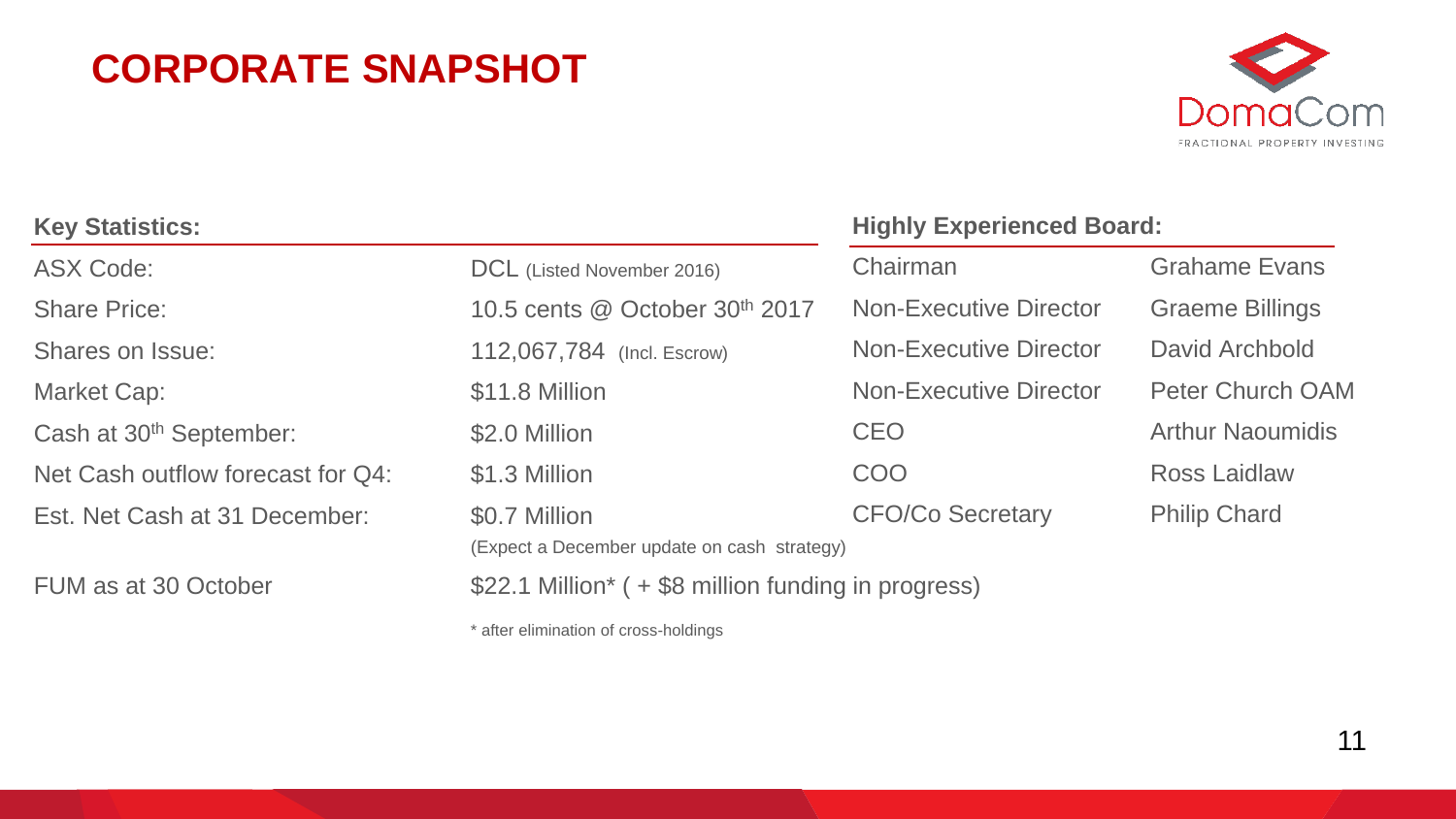### **HIGHLY EXPERIENCED BOARD**





**Chairman**  Grahame Evans 30+ years financial services Extensive board experience



**Non-Executive Director** Graeme Billings 34 years PWC audit



**Non-Executive Director** David Archbold 45 years property veteran



**Non-Executive Director** Peter Church OAM Extensive legal experience



**Chief Executive Officer** Arthur Naoumidis 22+ years financial services Ex-CEO of Praemium(ASX:PPS) 13 years senior IT



**Chief Operating Officer** Ross Laidlaw 25+ years financial services Ex-CEO of Skandia Australia



**Chief Financial Officer & Company Secretary** Philip Chard 20+ financial services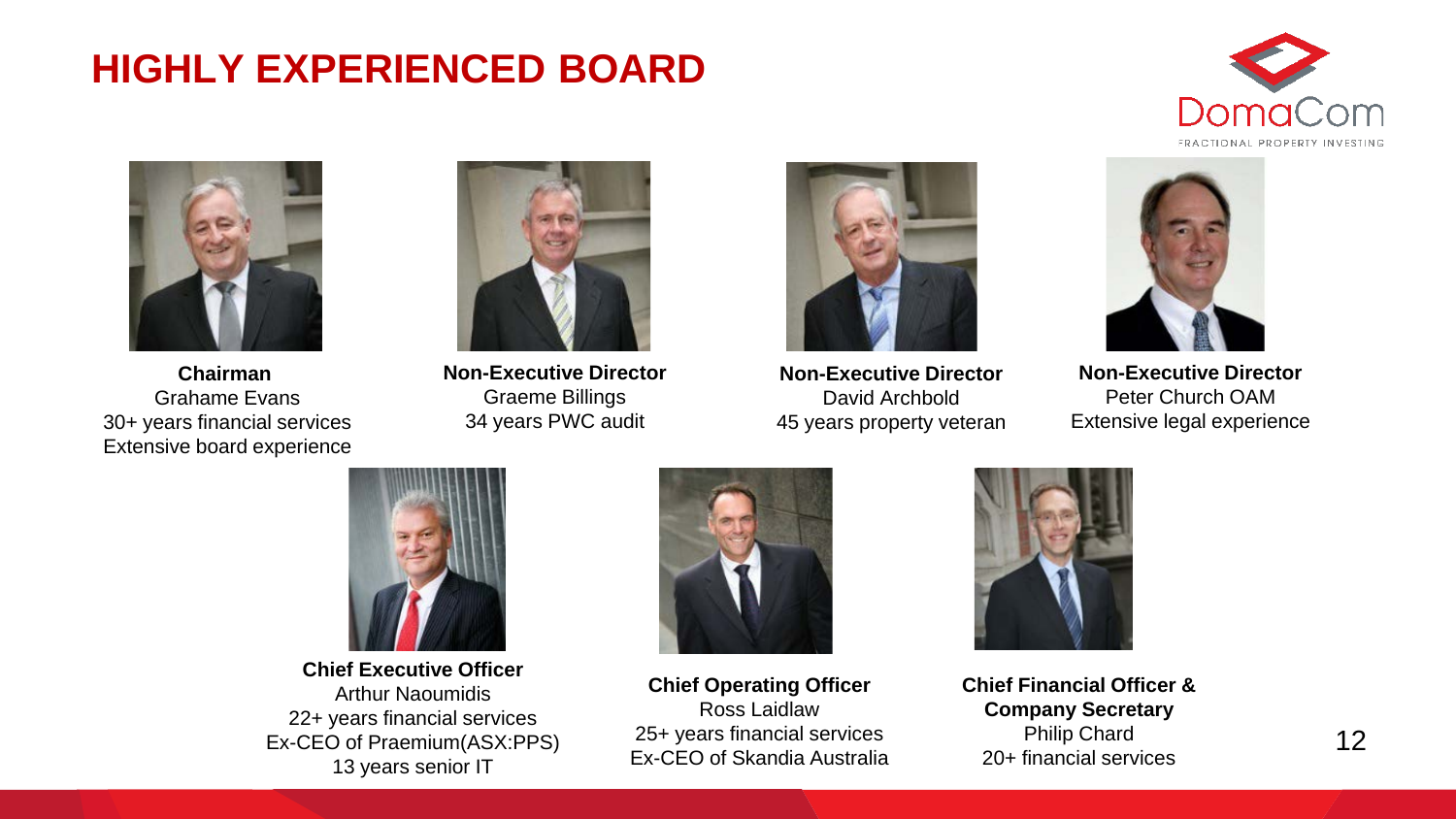# **KEY UPCOMING MILESTONES FOR DOMACOM**



- **SMSF Ruling:** Federal Court hearing set for 27-28<sup>th</sup> November 2017.
- "**Family & Friends**" campaign technology nearing completion targeting December 2017.
- **Senior Equity Release** ASIC "in principle" approval received & product targeted for release in Q1 2018.
- **Debt for residential investments**: Targeting December 2017
	- Process underway to appoint new Trustee
	- This will be particularly attractive to IFAs
	- We expect transaction volumes to significantly accelerate once we have debt
- **Affordable Housing MIT amendments:** Treasury has deferred the proposed MIT legislation restricting residential property investments to address DomaCom's submission**.**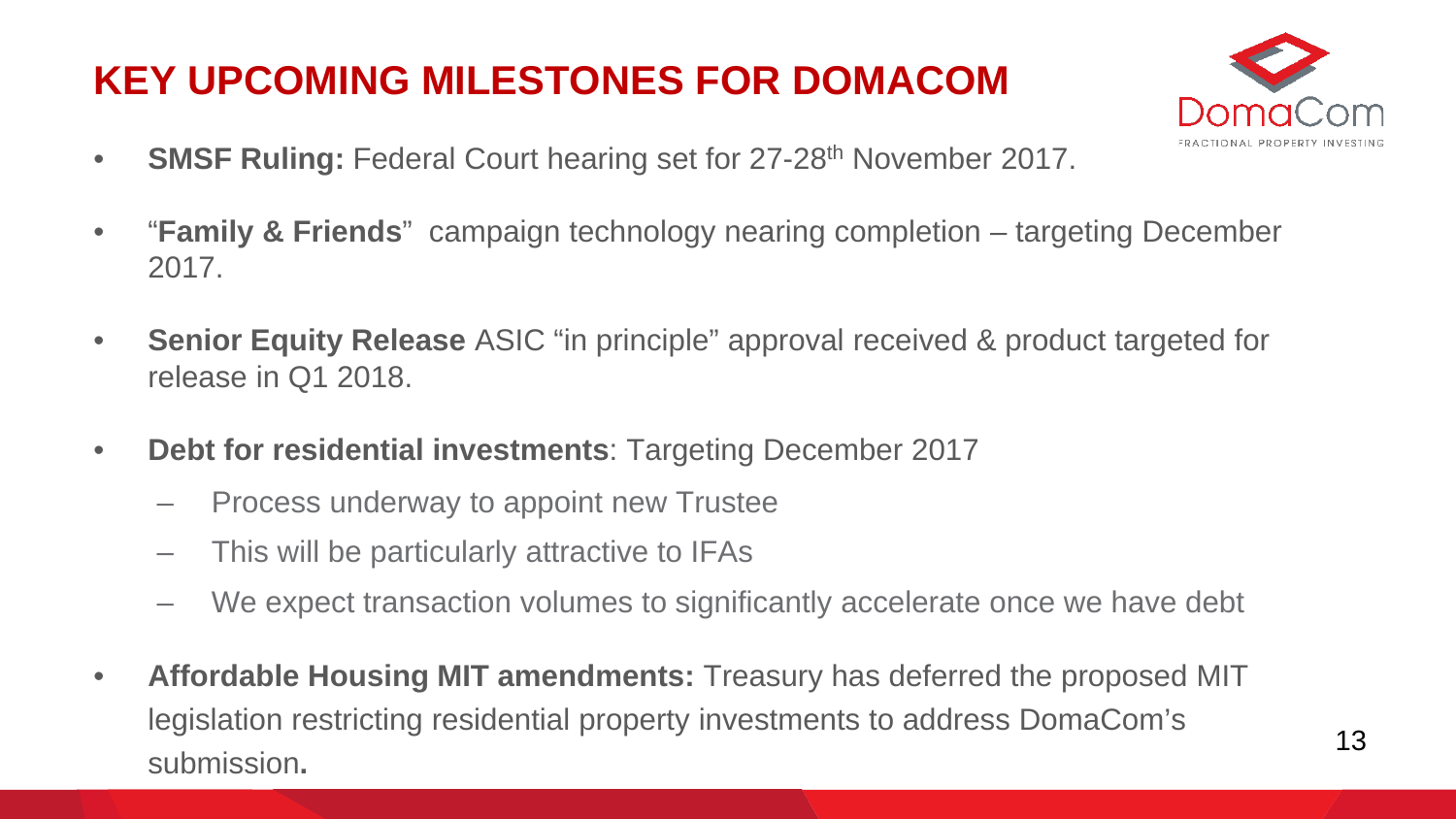#### **OFFERING DIVERSE PROPERTY SECTOR ACCESS**



| <b>PROPERTY</b>                                                             |                                                                                  |                                                                                   |                                                                                  |  |  |
|-----------------------------------------------------------------------------|----------------------------------------------------------------------------------|-----------------------------------------------------------------------------------|----------------------------------------------------------------------------------|--|--|
| <b>Residential</b><br>Apartments<br><b>Houses</b><br>Vic, NSW, QLD,<br>etc. | <b>Commercial</b><br>Melbourne<br>Sydney<br><b>Supermarkets</b><br><b>Office</b> | <b>Industrial</b><br><b>Melbourne</b><br>Sydney<br><b>Factories</b><br>Warehouses | <b>Rural</b><br><b>Beef/Sheep</b><br>Cropping<br>Dairy<br>Vic, NSW, QLD,<br>etc. |  |  |
| <b>DOMACOM PLATFORM</b>                                                     |                                                                                  |                                                                                   |                                                                                  |  |  |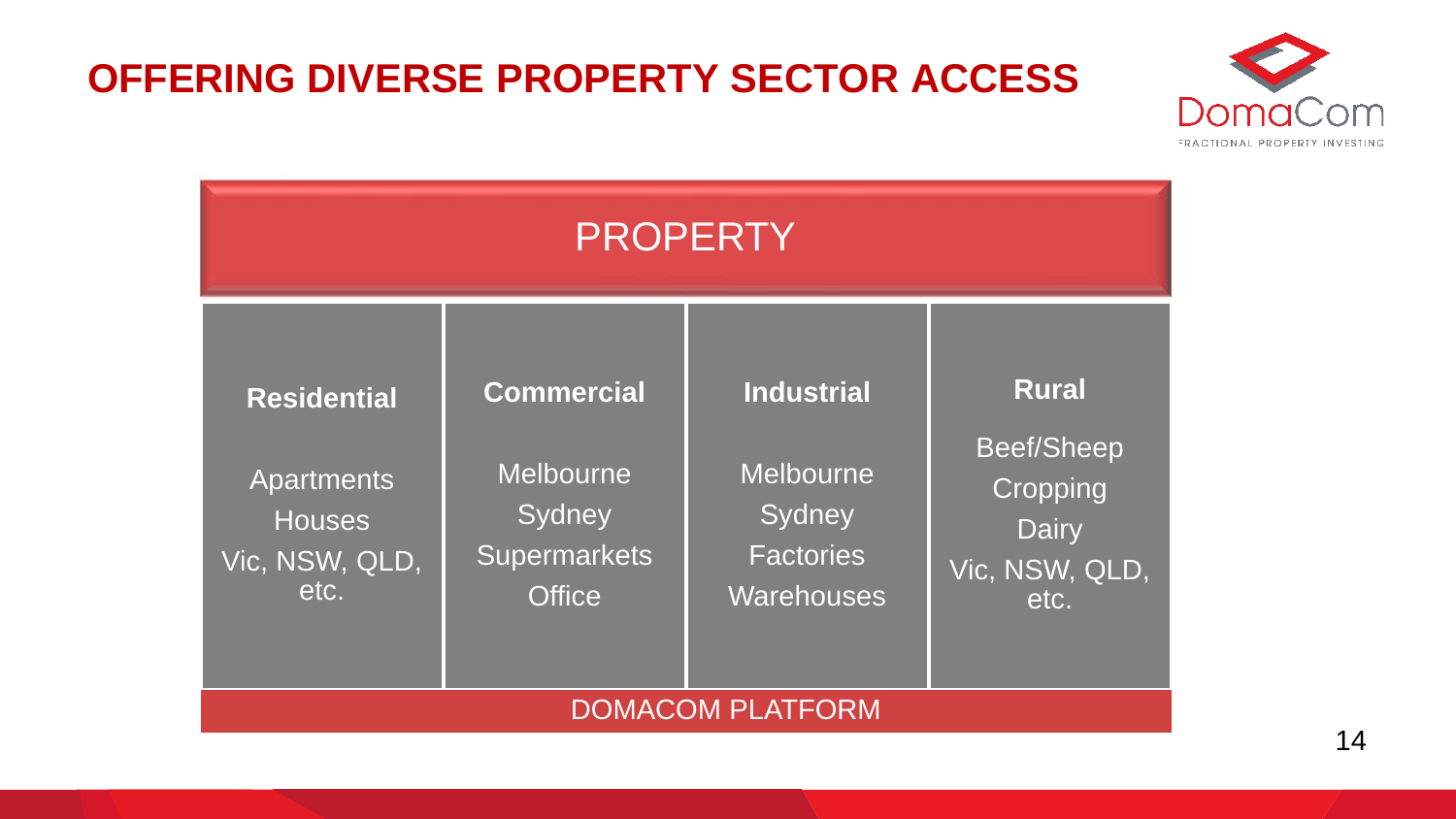### **ROUTES TO MARKET**



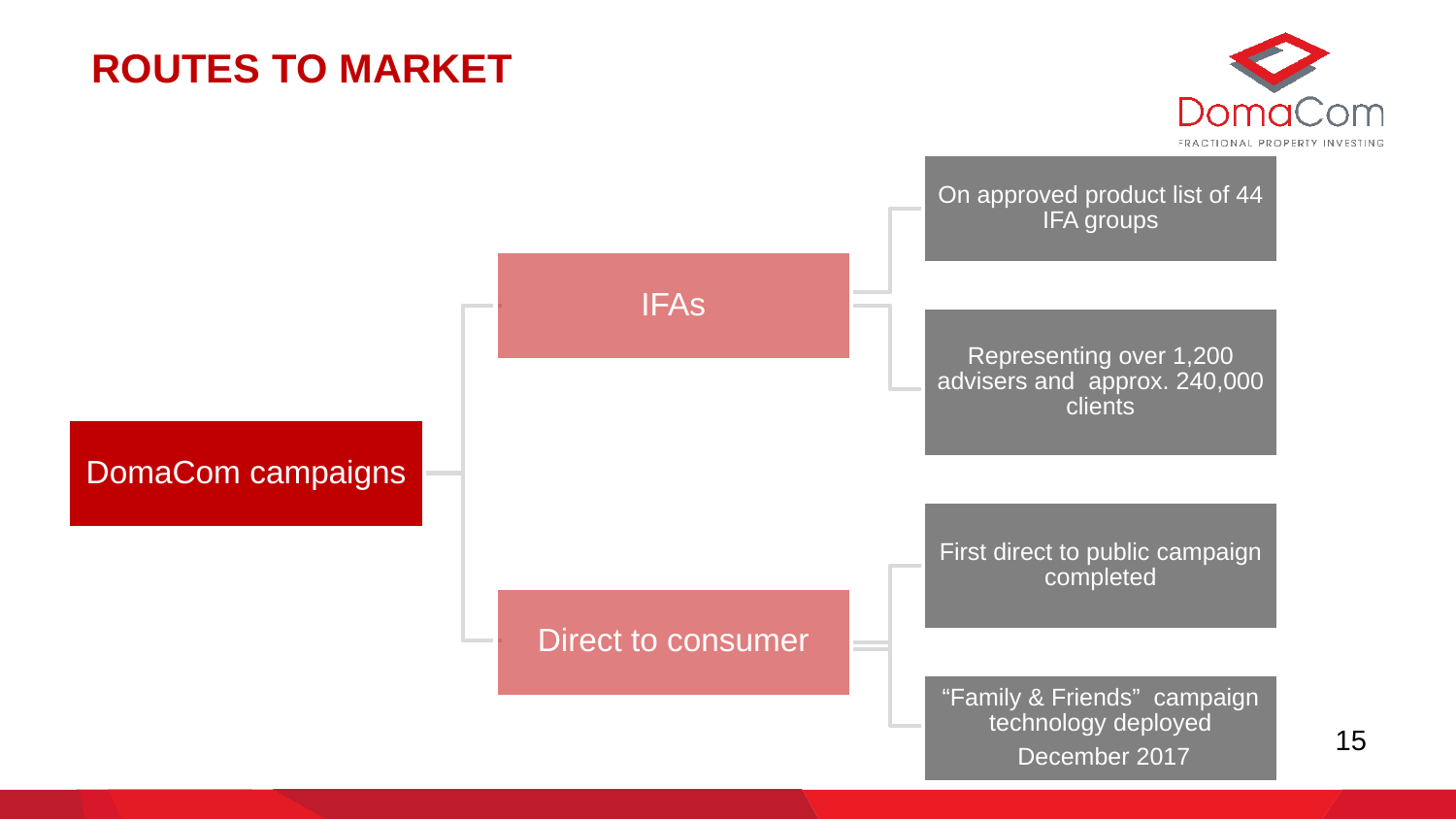## **THE GROWTH OF INVESTMENT CROWDFUNDING**



- In the US, significant uplift has been seen across all types of crowdfunding, and investment crowdfunding in particular.
- Significant opportunity as the market matures in Australia DomaCom is one of the first Crowdfunding growth 2012-2015 movers.

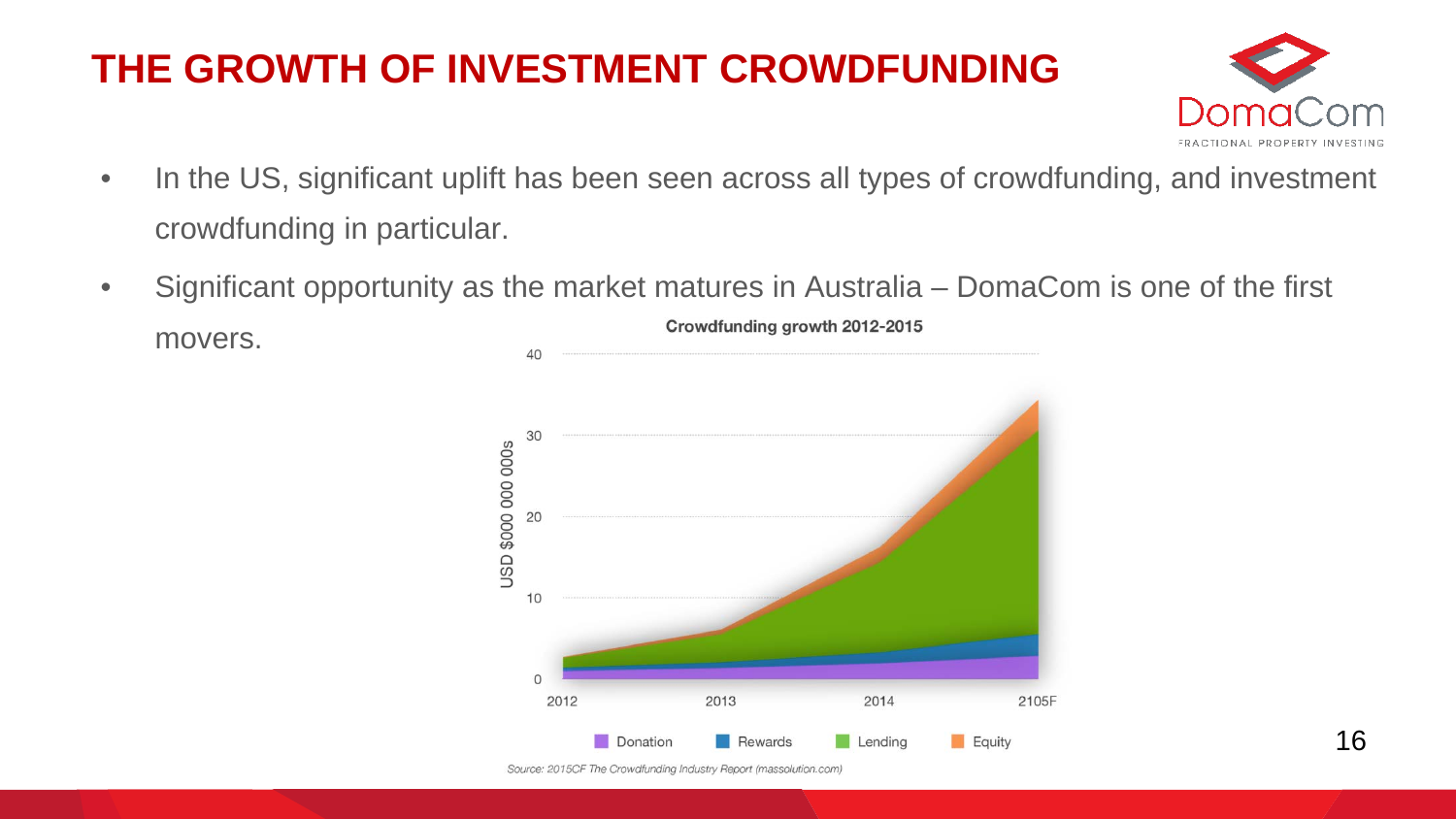# **CURRENT PUBLIC CAMPAIGNS**



- Affordable housing
	- Capitalising on appeal of Akuna Cobram Lifestyle Community, further similar projects in pipeline.
- Commercial Infrastructure
	- Solar Farms towns disconnecting from mains mostly locally crowd funded
	- Biofuel Energy Infrastructure 20% development upside and 8% ongoing rent
	- Regional Entertainment Infrastructure locally crowd funded movie/brasserie developments.
- Badgery's Creek Land Bank project
	- Crowdfund a 10 year land banking project
	- Initial size expected to be approx. \$8 million
	- Cash already being received.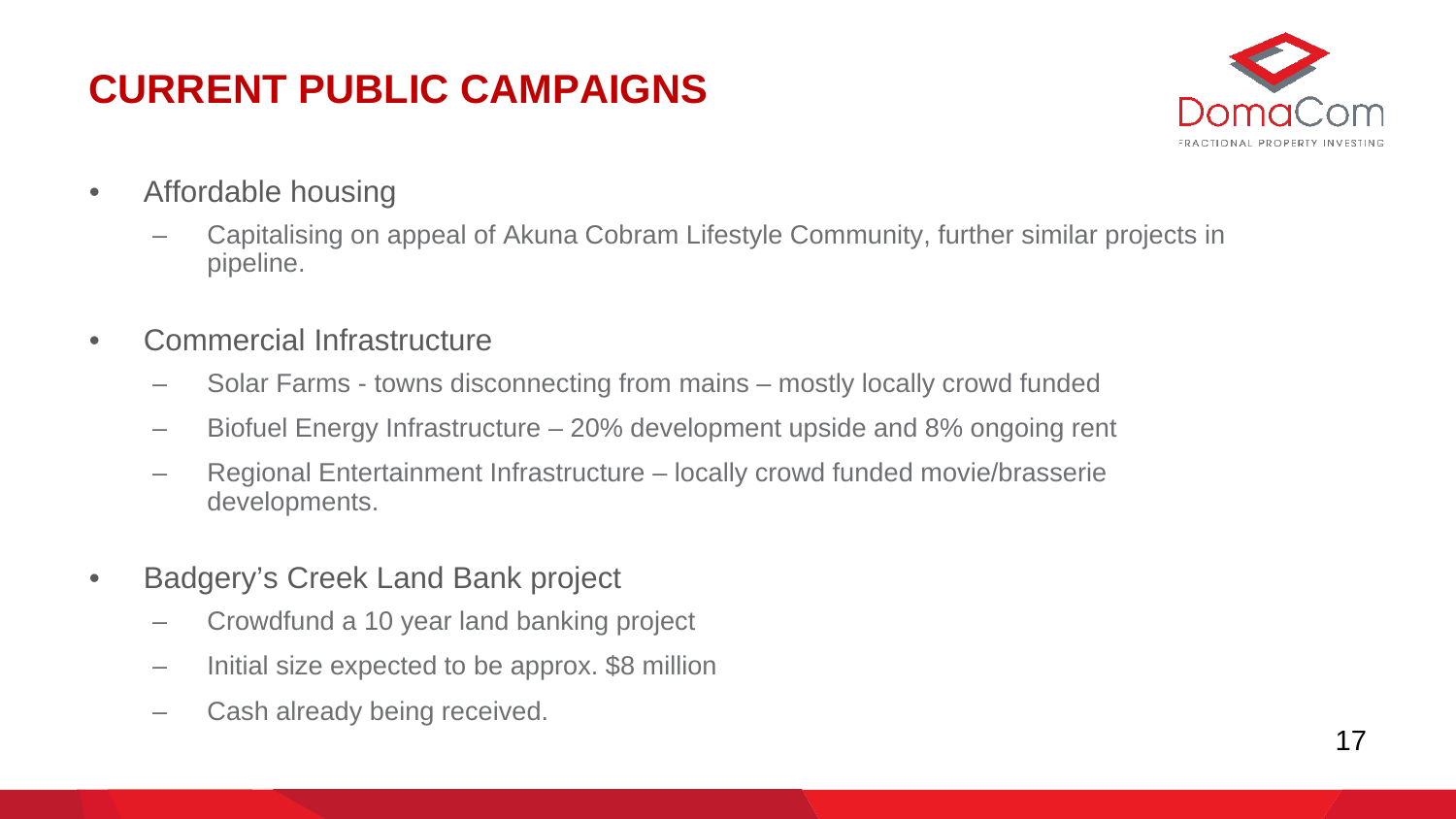# **SENIOR EQUITY RELEASE PRODUCT**



- A mechanism for elderly Australians to realise part of the value of their home to help fund their retirement.
- ASIC "In principle" approval received 8 September 2017 Targeting Q1 2018 release.
- DomaCom will be targeting "Baby Boomers" with this Senior Equity Release product.
- Allows IFAs to include property in multi-generational wealth planning.
- Help solve funding issue for retirees.
- The size of the senior Australian population is set to increase by more than 50% in the next decade (source: Deloitte).
- The potential pool of home equity funds that Australian could access in their retirement is estimated to be in excess of \$500 billion (source: Deloitte).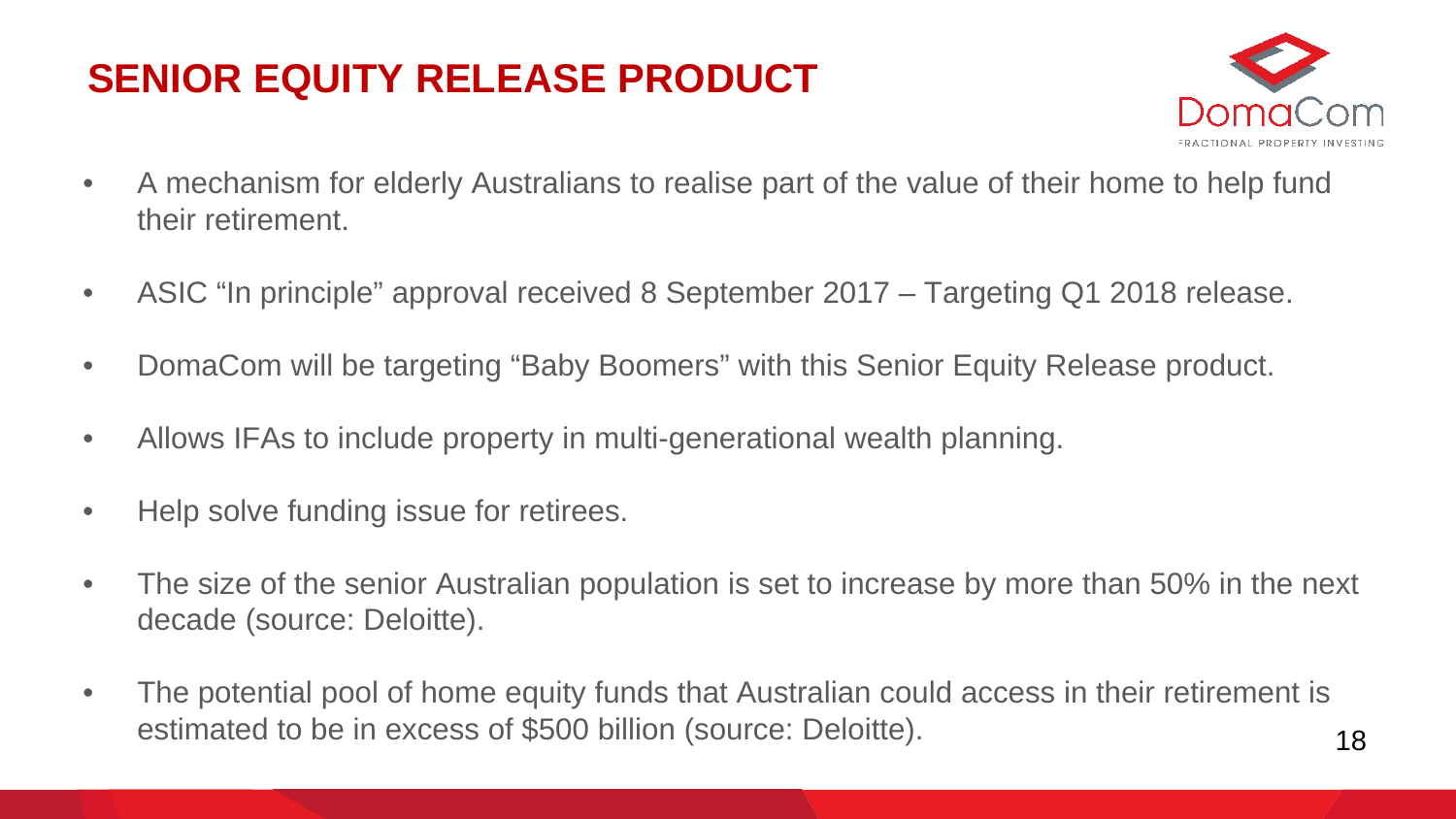### **SMSF ACCESS TO PROPERTY**



- Spearheading a legal challenge which if successful will open up vast new property investment opportunities for SMFs.
- DomaCom is actively progressing Federal Court/AAT Action for a ruling for SMSF impact.
- Seeking confirmation that the legislation allows SMSFs to invest in a DomaCom sub-fund that owns a residential property that is rented by a related party (i.e. family member).
	- Seeking court confirmation that the DomaCom Fund is one widely held trust and does not breach sole purpose test.
	- Targeting Superannuation Industry (Supervision) Act 1993 (SIS Act) exemption for widely held trusts.
- Federal Court/AAT Hearing to be held **27-28th November 2017.**
- The ruling, if successful, would open the entire SMSF industry to property in a way that has not been possible before.